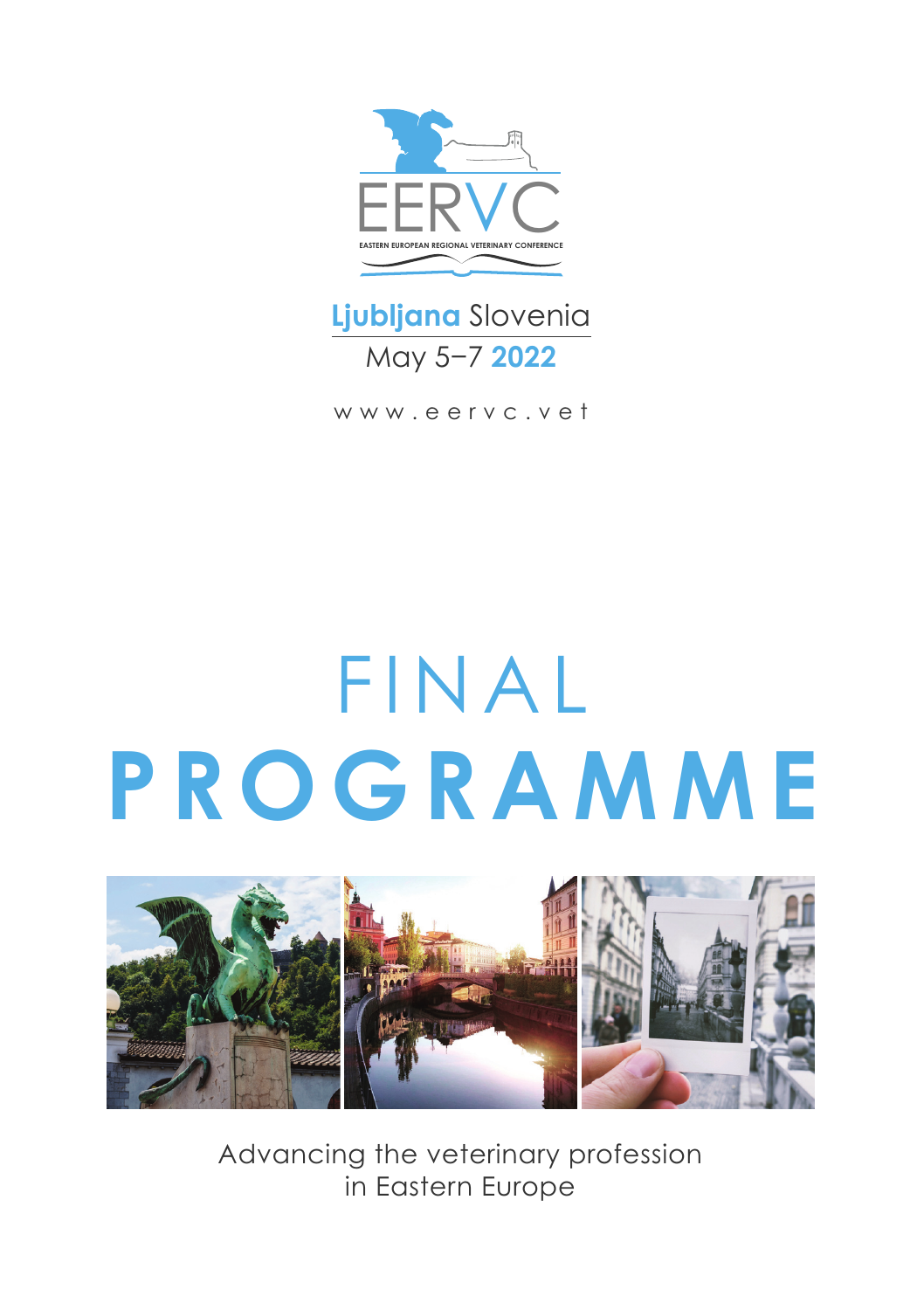## **Pre-Conference Day - Wednesday, May 4, 2022**









In collaboration with: **Univerza v Ljubljani**<br>Veterinarska fakulteta

**ULI**C



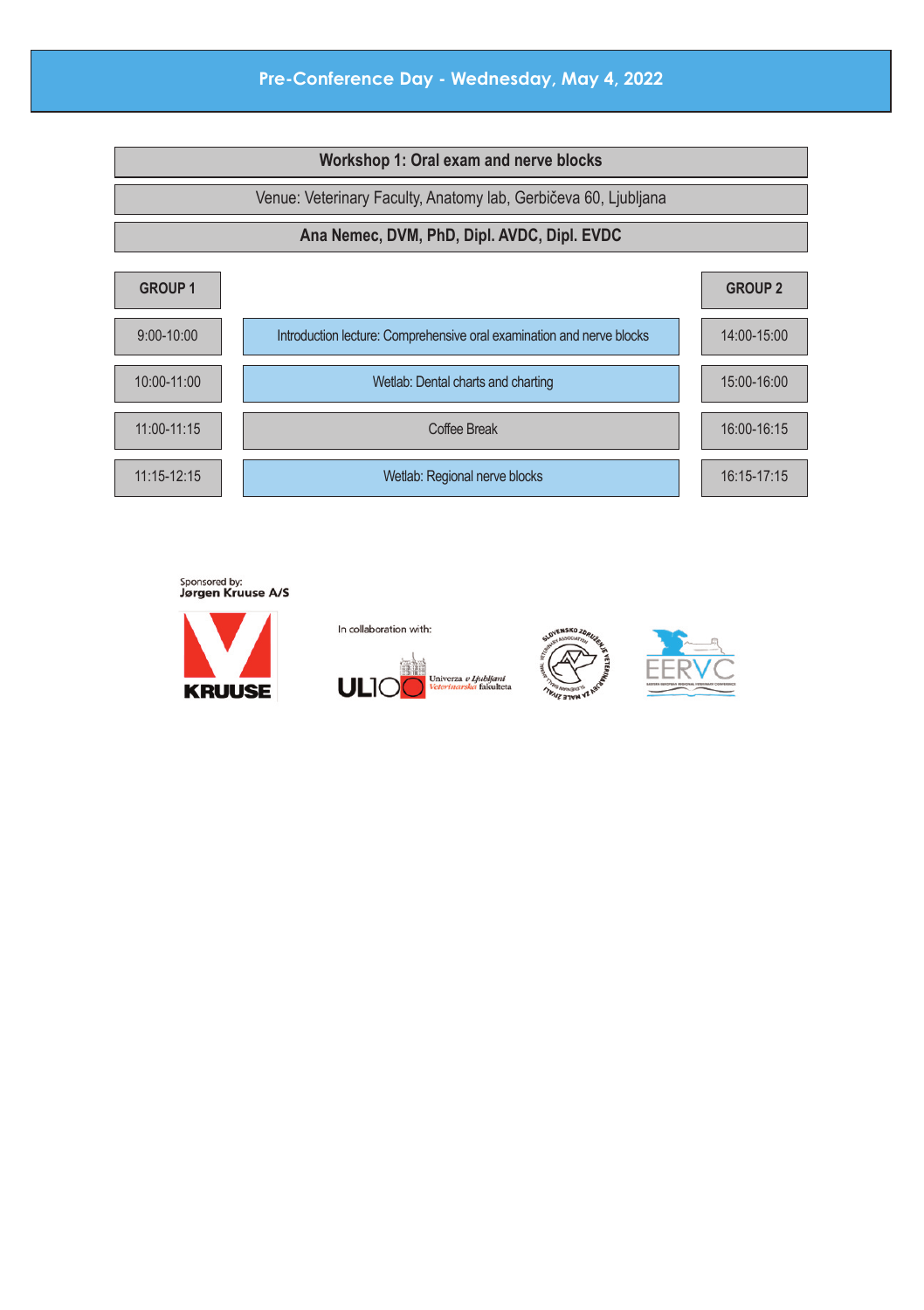| Thursday, May 5, 2022 |                                                                                                                                                                                                        |                                                                                                    |                                                                                                                |                    |                                                                                            |  |  |  |  |
|-----------------------|--------------------------------------------------------------------------------------------------------------------------------------------------------------------------------------------------------|----------------------------------------------------------------------------------------------------|----------------------------------------------------------------------------------------------------------------|--------------------|--------------------------------------------------------------------------------------------|--|--|--|--|
| Marmorna Hall         |                                                                                                                                                                                                        |                                                                                                    | Povodni Mož Hall 1-3                                                                                           | Urška Hall 4       |                                                                                            |  |  |  |  |
| $8:30-$<br>9:15       | Gastroenterology<br>PURINA<br><b>Silke Salavati</b><br>Ileus in critically ill patients - a clinical<br>approach to gastric motility                                                                   | Oncology                                                                                           |                                                                                                                |                    |                                                                                            |  |  |  |  |
| $9:20 -$<br>10:05     | Gastroenterology<br>PURINA<br><b>Silke Salavati</b><br>IBD, CE, FRE, ARD - an update on<br>acronyms and aetiologies in canine                                                                          |                                                                                                    | $9:00-$<br>Špela Bavčar<br>9:45<br>Canine and Feline lymphomas -<br>are they all the same? - Part 1<br>$9:30-$ |                    | Dermatology<br><b>Nao Hensel</b>                                                           |  |  |  |  |
| 10:05-<br>10:35       | chronic gut conditions<br><b>Coffee Break</b>                                                                                                                                                          | $9:50-$<br>10:35                                                                                   | Oncology<br>Špela Bavčar<br>Canine and Feline lymphomas -<br>are they all the same? - Part 2                   | 10:15              | The Dermatologist's Toolbox:<br><b>Practical Diagnostic Techniques</b><br>Dermatology      |  |  |  |  |
| $10:35-$<br>11:20     | Gastroenterology<br>PURINA<br><b>Silke Salavati</b><br>The "curious" case of canine protein-losing                                                                                                     | $10:35-$<br>11:05                                                                                  | <b>Coffee Break</b>                                                                                            | $10:20 -$<br>11:05 | <b>Nao Hensel</b><br>Congenital and genetic<br>skin diseases                               |  |  |  |  |
|                       | enteropathy - do we need to step it up?<br>Gastroenterology<br>PURINAL<br><b>Silke Salavati</b>                                                                                                        | $11:05-$<br>11:50                                                                                  | Oncology<br>$11:05 -$<br>Špela Bavčar<br><b>Tyrosine Kinase Inhibitors</b>                                     |                    | <b>Coffee Break</b>                                                                        |  |  |  |  |
| $11:25-$<br>12:10     | Alternative treatment options for chronic<br>enteropathies - something not only for<br>refractory cases                                                                                                | $11:55-$                                                                                           | and their use in veterinary medicine<br>Oncology<br>Špela Bavčar                                               |                    | Dermatology<br>Nao Hensel<br><b>Cutaneous Lupus</b><br>Erythematosus in dogs               |  |  |  |  |
| $12:10-$<br>13:50     | <b>LUNCH</b><br>Neurology<br><b>Elsa Beltran</b><br>Anisocoria - When the problem<br>is in the neurology system                                                                                        | 12:40                                                                                              | "Chronic" treatments<br>in veterinary oncology                                                                 |                    | Dermatology<br>Nao Hensel<br>Unusual skin lesions associated<br>with an internal disease   |  |  |  |  |
|                       |                                                                                                                                                                                                        | 12:40-<br>14:20                                                                                    | <b>LUNCH</b>                                                                                                   |                    |                                                                                            |  |  |  |  |
| $13:50-$<br>14:35     |                                                                                                                                                                                                        |                                                                                                    | Nephrology                                                                                                     | $13:10-$<br>14:50  | LUNCH                                                                                      |  |  |  |  |
| $14:40-$              | Neurology<br><b>Elsa Beltran</b>                                                                                                                                                                       | $14:20 -$<br><b>Marc Dhumeaux</b><br>15:05<br>Evidence based medicine<br>in chronic kidney disease |                                                                                                                | $14:50-$           | Welfare&Behaviour                                                                          |  |  |  |  |
| 15:25<br>15:25-       | Blindness from a neurologist<br>point of view                                                                                                                                                          | $15:10-$<br>15:55                                                                                  | Nephrology<br><b>M. Dhumeaux</b><br>How to recognise and                                                       |                    | Gonçalo da Graça Pereira<br>What Cats would like us to know<br>about their behaviour?      |  |  |  |  |
| 15:55<br>$15:55-$     | <b>Coffee Break</b><br>Neurology<br><b>Elsa Beltran</b><br>Strabismus, nystagmus<br>and eyelid dysfunction<br>Neurology<br><b>Elsa Beltran</b><br>The vestibular patient,<br>When should I be worried? | 15:55-                                                                                             | treat acute kidney injury<br><b>Coffee Break</b>                                                               | $15:40-$<br>16:25  | Welfare&Behaviour<br>Gonçalo da Graça Pereira<br>Social Organization in Dogs:              |  |  |  |  |
| 16:40                 |                                                                                                                                                                                                        | 16:25<br>$16:25-$                                                                                  | Nephrology<br><b>Marc Dhumeaux</b>                                                                             | 16:25-<br>16:55    | Is dominance real or a myth?<br><b>Coffee Break</b>                                        |  |  |  |  |
| 16:45-<br>17:30       |                                                                                                                                                                                                        | 17:10                                                                                              | Proteinuria in dogs and cats;<br>does it really matter?                                                        | 16:55-<br>17:40    | Welfare&Behaviour<br>Gonçalo da Graça Pereira<br>Environmental Enrichment: can living con- |  |  |  |  |
|                       |                                                                                                                                                                                                        |                                                                                                    | <b>Nephrology</b><br>$17:15-$<br><b>M. Dhumeaux</b><br>18:00<br>Case-based discussion<br>in kidnev disease     |                    | ditions lead to cat's behavioural problems?<br>Welfare&Behaviour                           |  |  |  |  |
|                       |                                                                                                                                                                                                        |                                                                                                    |                                                                                                                | $17:45-$<br>18:30  | Gonçalo da Graça Pereira<br>Is it simply a toilet or<br>do details make the difference?    |  |  |  |  |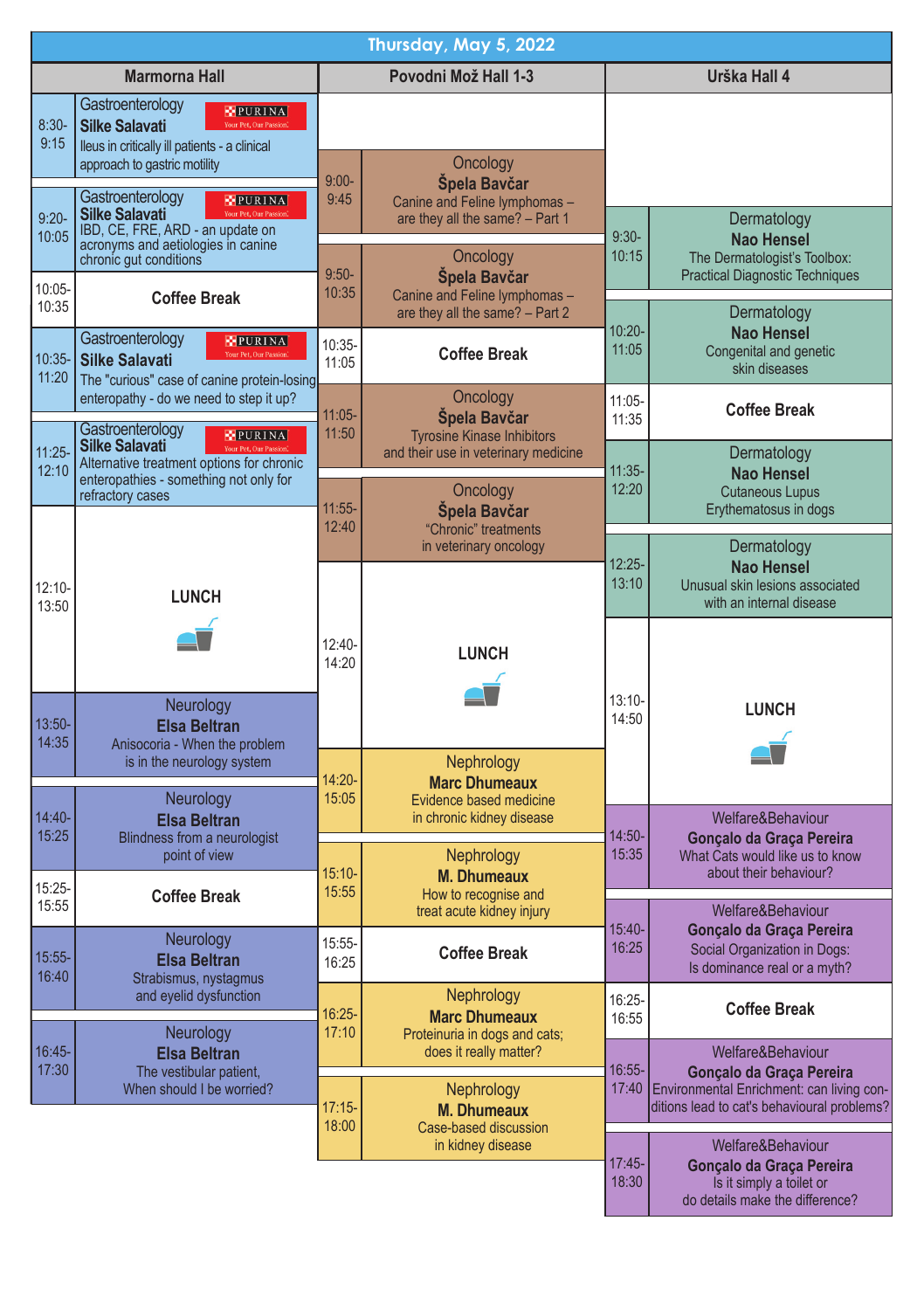| <b>Friday, May 6, 2022</b> |                                                                                                                                                                                                                                                                |                                                                     |                                                                                           |                    |                                                                                                                    |                            |                                                                                                                                 |  |
|----------------------------|----------------------------------------------------------------------------------------------------------------------------------------------------------------------------------------------------------------------------------------------------------------|---------------------------------------------------------------------|-------------------------------------------------------------------------------------------|--------------------|--------------------------------------------------------------------------------------------------------------------|----------------------------|---------------------------------------------------------------------------------------------------------------------------------|--|
| <b>Marmorna Hall</b>       |                                                                                                                                                                                                                                                                | Povodni Mož Hall 1-3                                                |                                                                                           |                    | Urška Hall 4                                                                                                       | Urška Hall 3               |                                                                                                                                 |  |
| $8:30-$<br>9:15            | Gastroenterology<br><b>MEURINA</b><br><b>Silke Salavati</b><br>Gastrointestinal endoscopy<br>and histopathology - are we<br>all wasting our time?                                                                                                              | $9:00-$                                                             | <b>Orthopedics</b><br><b>Martin Owen</b><br>Cranial cruciate ligament                     |                    |                                                                                                                    |                            |                                                                                                                                 |  |
| $9:20 -$<br>10:05          | Gastroenterology<br><b>MPURINA</b><br><b>Silke Salavati</b><br>The good, the bad and the inbe-<br>tweeners? - Case discussions in                                                                                                                              | 9:45                                                                | insufficiency - Options for sur-<br>gical management<br>Orthopedics                       | $9:30-$            | Dermatology<br><b>Patrick Hensel</b>                                                                               |                            |                                                                                                                                 |  |
| 10:05-<br>10:35            | small animal gastroenterology<br><b>Coffee Break</b>                                                                                                                                                                                                           | $9:50-$<br>10:35                                                    | <b>Martin Owen</b><br>Cranial cruciate ligament rup-<br>ture - When is a lateral suture   | 10:15              | <b>Optimizing Topical Therapy</b><br>for Various Skin Diseases                                                     |                            |                                                                                                                                 |  |
| $10:35 -$<br>11:20         | Neurology<br>Elsa Beltran<br>Acute spinal cord lesions - From                                                                                                                                                                                                  | $10:35-$<br>11:05                                                   | as good as a TPLO?<br><b>Coffee Break</b>                                                 | $10:20 -$<br>11:05 | Dermatology<br><b>Patrick Hensel</b><br><b>Claw diseases</b><br>in dogs & cats                                     |                            |                                                                                                                                 |  |
|                            | clinical signs to treatment<br><b>Neurology</b>                                                                                                                                                                                                                | 11:05-<br>11:50                                                     | Orthopedics<br><b>Martin Owen</b><br>Patellar luxation - Diagnosis                        | $11:05 -$<br>11:35 | <b>Coffee Break</b>                                                                                                | $11:05 -$<br>11:35         | <b>Coffee Break</b>                                                                                                             |  |
| $11:25 -$<br>12:10         | Elsa Beltran<br>Seizures versus movement<br>disorders - How Can<br>I recognise them?                                                                                                                                                                           | $11:55-$                                                            | and Surgical Management<br><b>Orthopedics</b><br><b>Martin Owen</b>                       | $11:35-$<br>12:20  | Dermatology<br><b>Patrick Hensel</b><br><b>Food Allergy versus</b><br>Food Intolerance                             | $11:35-$<br>12:20          | Ind. Symposium<br>Gillian Dank<br>Diagnosing Lumps in the<br>Clinic: DIY Tips                                                   |  |
| $12:10 -$<br>13:50         | <b>LUNCH</b>                                                                                                                                                                                                                                                   | 12:40<br>Patellar luxation - What can<br>we learn from my mistakes? |                                                                                           | 12:25-<br>13:10    | Dermatology<br><b>Patrick Hensel</b><br>Non-pruritic,<br>non-inflammatory alopecia                                 | (and a peek at the future) |                                                                                                                                 |  |
| $13:50-$                   | <b>Boehringer</b><br>Cardiology<br>(iii)<br>Ingelheim<br><b>Mike Martin</b><br>Understanding heart sounds                                                                                                                                                      | 12:40-<br>14:20                                                     | <b>LUNCH</b>                                                                              | $13:10 -$<br>14:50 | <b>LUNCH</b>                                                                                                       | $13:10 -$<br>14:50         | <b>LUNCH</b>                                                                                                                    |  |
| 14:35                      |                                                                                                                                                                                                                                                                | 14:20-                                                              | <b>Emerg&amp;Critical Care</b><br><b>Chiara Valtolina</b>                                 |                    |                                                                                                                    |                            |                                                                                                                                 |  |
| $14:40-$<br>15:25          | Cardiology<br><b>Boehringer</b><br>$\vert \nu \vert$ Ingelheim<br><b>Mike Martin</b><br>Recognition and diagnosis                                                                                                                                              | 15:05                                                               | Approach to the emergency<br>patients: triage and major<br>body system                    | 14:50-             | Surgery<br><b>Laura Owen</b>                                                                                       | 14:50-                     | Ind. Symposium<br>$\mathbf{R}$<br>Farmina<br><b>Irina Matricoti</b><br>Adverse Food Reaction in<br>Cats: from pathogenesis to   |  |
| 15:25-<br>15:55            | of heart failure in dogs<br><b>Coffee Break</b>                                                                                                                                                                                                                | $15:10-$<br>15:55                                                   | <b>Emerg&amp;Critical Care</b><br><b>Chiara Valtolina</b><br>Fluid therapy for the emerg- | 15:35              | Update on mast cell<br>tumours                                                                                     | 15:35                      | the most recent findings of di-<br>agnosis by the elimination diet                                                              |  |
| 15:55-<br>16:40            | Cardiology<br><b>Boehringer</b><br>Ingelheim<br><b>Mike Martin</b><br><b>Preclinical heart disease</b><br>in cats and dogs<br>Cardiology<br><b>Boehringer</b><br>Ingelheim<br><b>Mike Martin</b><br>Treatment of heart failure and<br>current ACVIM guidelines | 15:55-<br>16:25                                                     | ency and critical care patient<br><b>Coffee Break</b>                                     | 15:40-<br>16:25    | Surgery<br>Laura Owen<br>Splenic masses                                                                            | 15:40-<br>16:25            | Ind. Symposium<br>Virbac<br><b>Gillian Dank</b><br>Oncology breakthrough:<br>a new path for canine Mast<br>Cell Tumor treatment |  |
|                            |                                                                                                                                                                                                                                                                | $16:25-$<br>17:10                                                   | Oncology<br>Spela Bavčar                                                                  | 16:25-<br>16:55    | <b>Coffee Break</b>                                                                                                | 16:25-<br>16:55            | Coffee Break                                                                                                                    |  |
| $16:45-$<br>17:30          |                                                                                                                                                                                                                                                                | $17:15-$<br>18:00                                                   | Oncological emergencies<br>Oncology<br>Spela Bavčar                                       | 16:55-<br>17:40    | Surgery<br><b>Laura Owen</b><br>Oral tumours                                                                       |                            |                                                                                                                                 |  |
|                            |                                                                                                                                                                                                                                                                |                                                                     | Chemotherapy in practice                                                                  | $17:45-$<br>18:30  | Surgery<br><b>Laura Owen</b><br>Surgical planning for<br>oncological cases and simple<br>reconstruction techniques |                            |                                                                                                                                 |  |